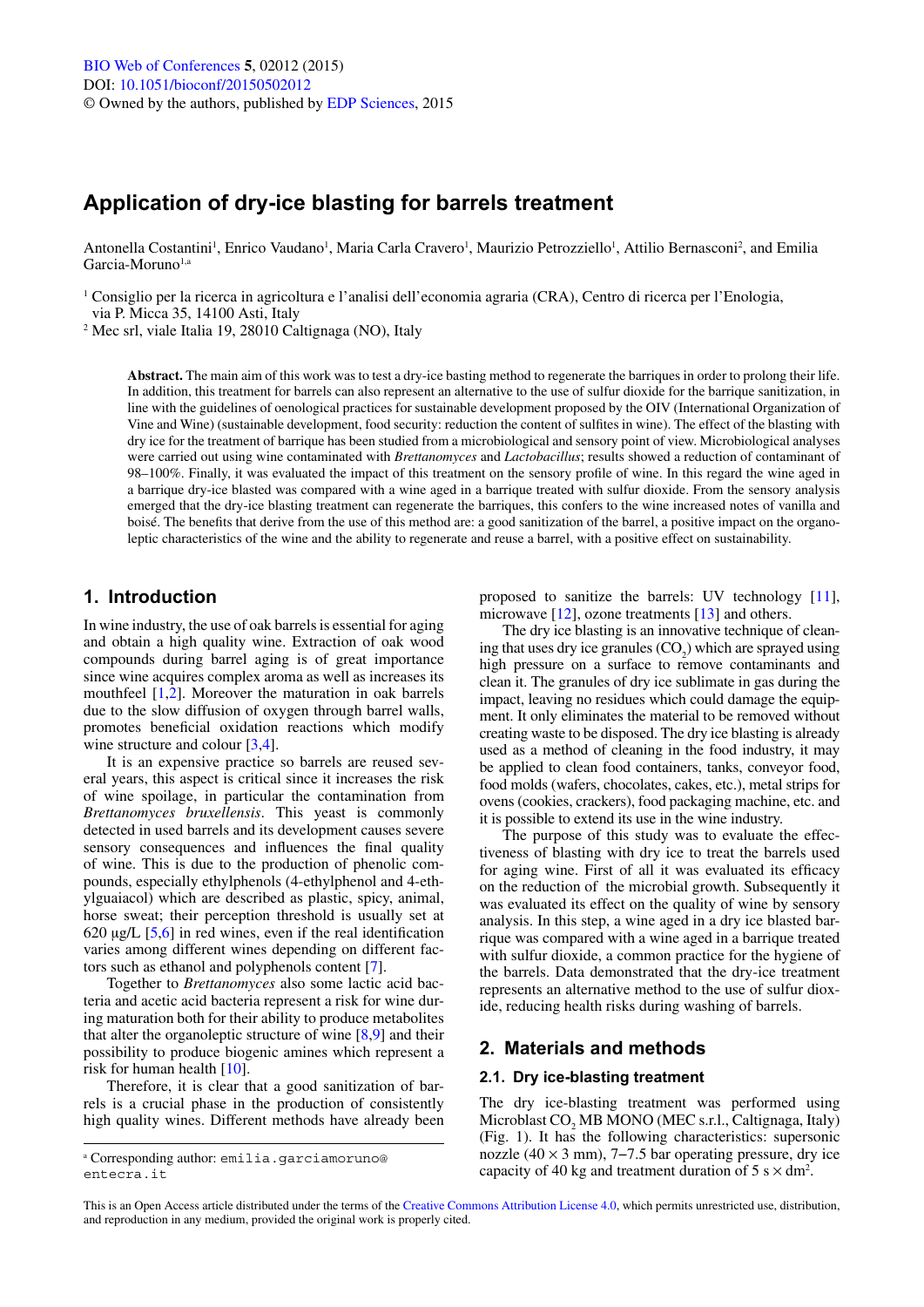

**Figure 1.** Dry-ice blaster used in all the assays made in this study.

### **2.2. Microbiological analysis**

#### *2.2.1. Laboratory model: 1 dm2 piece of barrel wood*

For the preparation of contaminated red wine, *Brettanomyces bruxellensis* ISE371 belonging to the CRA-ENO collection was grown in YEPG broth and then inoculated in the wine at  $1 \times 10^6$  cell/mL.

*Lactobacillus brevis* ISE5033 was grown in MRS broth and inoculated in the wine at  $2 \times 10^6$  cell/mL.

A laboratory model was created as follows: the staves of three barriques were cut into pieces of  $1 \text{ dm}^2$  of surface area. These pieces were taken for the lateral side of the barriques and from the staves.

The pieces of staves were introduced into tanks containing the contaminated wine and they were stored at room temperature for 5 days. Three samples were introduced into wine containing *Brettanomyces* and three samples were immerged in wine containing *L. brevis*.

## *2.2.2. Microbial counts*

Microbial counts were determined using contact plates. Plates were made after incubation in the spoiled wine, subsequently all the models were dry ice blasted and again plated in order to evaluate the microbial load abatement. For the yeast count, Rose-Bengal Chloramfenicol agar (VWR, Milan, Italy) was used. For the total bacterial count, TSA plates were used (VWR). Plates were incubated at 25°C for 10 days.

#### **2.3. Sensory evaluation**

#### *2.3.1. Ageing in 225 L barriques*

In order to simulate real cellar conditions and to investigate the sensory impact of the dry ice-blasting treatment on wine, an assay was performed on 225 L barrels. Two barriques originating from the same manufacturer which had been used for 4 years, were subjected to different treatments: one was cryosandblasted as previously described (indicated as R); one was treated with an  $SO_2$  solution  $(500 \text{ g } K_2 S_2 O_5 \text{ in } 225 \text{ L})$ , which remained in the barrique for 1 day and it was then emptied (indicated as S).

After the treatment, the barrels were filled up with Barbera wine. The wine was aged for 6 months at 15°C. The wine aged in the dry ice blasted barrique was designated wine R; the wine aged in the barrique treated with sulfur dioxide was designated as wine S.

The  $SO_2$  content in wine was checked monthly and maintained at 20 mg/L.

After ageing, both wines were subjected to sensory analysis to evaluate the organoleptic differences between the two samples.

#### *2.3.2. Sensory analysis*

All sessions were conducted at the Centro di Ricerca per l'Enologia (CRA-ENO). The panel was composed of 14−18 trained assessors (researchers and technicians at the CRA-ENO). ISO (3591-1977) approved glasses and an ISO (8589-2007) tasting room were employed for all of the sensory sessions. Each sample (30 mL) was coded by three random digits and covered with a Petri dish.

The wine sensory profiles were determined following the procedure derived from the ISO standards (11035- 1994) and described in Cravero et al. [[14\]](#page-3-13): the descriptors were chosen from a predefined odour list [[15\]](#page-3-14) integrated with colour and flavour (taste and mouth-feel sensation) descriptors.

For the wines aged for 6 months, the intensity of the chosen descriptors was measured on a structured scale ranging from 0 to 80 mm.

#### **2.4. Statistical analysis**

Sensory data (sensory profiles) were statistically analysed: one-way ANOVA (treatment effect, assessor effect) was made using SPSS (SPSS 15.0 for Windows 2004; SPSS, Chicago, IL, USA).

# **3. Results and discussion**

# **3.1. Microbiological control**

A laboratory model was constructed dividing the wood of three barrels into pieces of  $1 \, \text{dm}^2$  of surface area. These wood models were kept in wine, artificially contaminated with *Brettanomyces* and *Lactobacillus brevis*, for 5 days. At the end of this experiment, the models were analysed with contact plates. Before the treatment, the surfaces of all the Rose-Bengal plates, selective for yeasts, were completely covered by colonies resulting in them being uncountable (>10,000 CFU/dm<sup>2</sup>). After dry ice blasting, the number of colonies was drastically reduced with a maximum of 200 CFU/dm<sup>2</sup>. The yeast counts made before and after the dry ice-blasting treatment are reported in Table 1. The plates selective for bacteria gave similar results, as reported in Table 2. Therefore, this treatment allowed an abatement of 97.8–100% of the microbial load.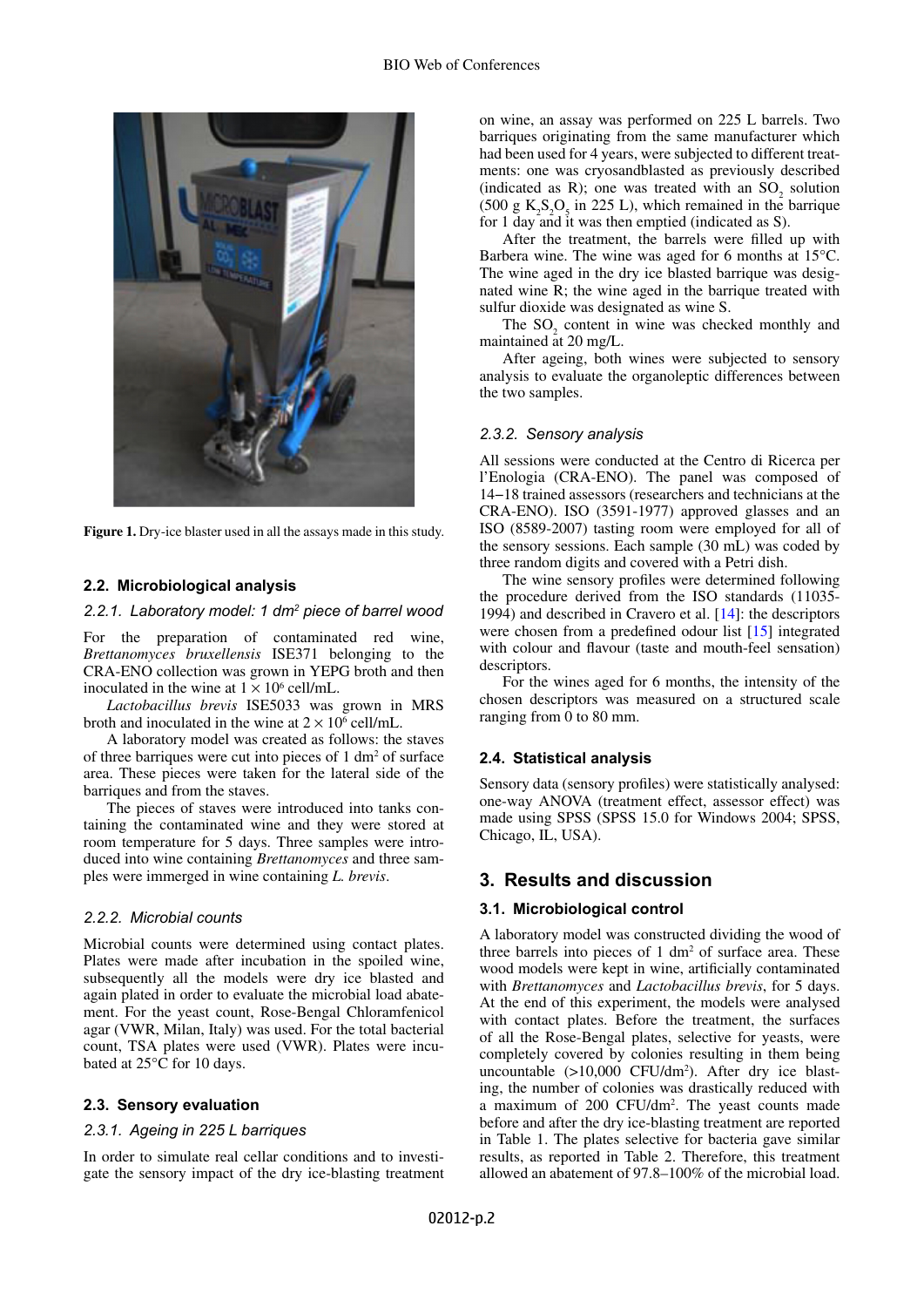| Sample                          | <b>Before</b><br>treatment | After<br>treatment | Abatement % |
|---------------------------------|----------------------------|--------------------|-------------|
| (barrique 1,<br>lateral side)   | >10000                     | $\theta$           | 100.00%     |
| (barrique 1,<br>lateral side B) | >10000                     | $\theta$           | 100.00%     |
| (barrique 2,<br>lateral side A) | >10000                     | 25                 | 99.75%      |
| (barrique 2,<br>lateral side B) | >10000                     | 21                 | 99.79%      |
| (barrique 3,<br>lateral side A) | >10000                     | 30                 | 99.70%      |
| (barrique 3,<br>lateral side B) | >10000                     | 38                 | 99.62%      |
| (barrique 1,<br>stave A)        | >10000                     | 105                | 98.95%      |
| (barrique 1,<br>stave B)        | >10000                     | 42                 | 99.58%      |
| (barrique 2,<br>stave A)        | >10000                     | 68                 | 99.32%      |
| (barrique 2,<br>stave B)        | >10000                     | 114                | 98.86%      |
| (barrique 3,<br>stave A)        | >10000                     | 211                | 97.89%      |
| (barrique 3,<br>stave B)        | >10000                     | 127                | 98.73%      |

**Table 1.** Yeast population from contact plates in laboratory model (CFU 100 cm2 ) before and after dry-ice blasting treatment.

**Table 2.** Bacteria population from contact plates in laboratory model (CFU 100 cm<sup>2</sup>) before and after dry-ice blasting treatment.

> **After treatment**

>10 000 6 >99.94%

**Abatement %**

**treatment**

**Sample Before** 

(barrique 1, lateral side)

#### (barrique 1, lateral side B) >10 000 6 >99.94% (barrique 2, lateral side A)  $>10,000$  20  $>99.80\%$ (barrique 2, lateral side B) >10 000 20 >99.80% (barrique 3, lateral side A)  $>10000$  0 100.00% (barrique 3, lateral side B)  $>10000$  0 100.00% (barrique 1, stave A)  $>10000$  0 100.00% (barrique 1, stave  $\overline{B}$ )  $>10000$  0 100.00% (barrique 2, stave A)  $>10000$  0 100.00% (barrique 2, stave B)  $>10000$  0 100.00% (barrique 3, stave A)  $>10000$  0 100.00% (barrique 3, stave B)  $>10000$  0 100.00%

# **3.2. Sensory analysis**

In order to study also the impact of this technique on the sensory aspects, and to simulate real conditions, a third assay was performed using 225 L barriques which had been used for 4 years.

The barriques were subjected to two different treatments. One of them was treated with sulfur dioxide and the second was dry ice blasted as described in Sect. 2. Fig. 2 shows the effect of dry-ice blasting on the wood, and how



this treatment can remove the debris and eliminates the first mm of wood surface.

After the treatments they were filled up with the same Barbera wine and aged for 6 months.

The sensory profiles of both wines were defined. As shown in Fig. 3, the samples have a similar ruby red colour intensity and violet highlights, wine R showed a more complex aroma, characterized by a higher intensity of oak wood/boisé (statistically different) and vanilla. Moreover, wine R resulted in a slightly greater spicy note, along with a slightly higher intensity of cherry and jam notes. Regarding the taste, no significant differences were observed, but wine R resulted in being less bitter with a slightly higher intensity for structure, softness, taste-olfactory persistence and taste balance than wine S.

These results demonstrate that this treatment allows to have an excellent reduction of microbial loads. Moreover the blasting operated by dry-ice, rejuvenates the wood allowing the extraction of further aromatic compounds with a positive impact on wine sensory profile, which resulted to have increased notes related to the aging in barrels.

# **4. Conclusion**

The current trend in the wine industry is trying to replace **Figure 2.** Flat side of the barrique during the dry-ice blasting. the sulfur dioxide in wine-making, to this purpose research